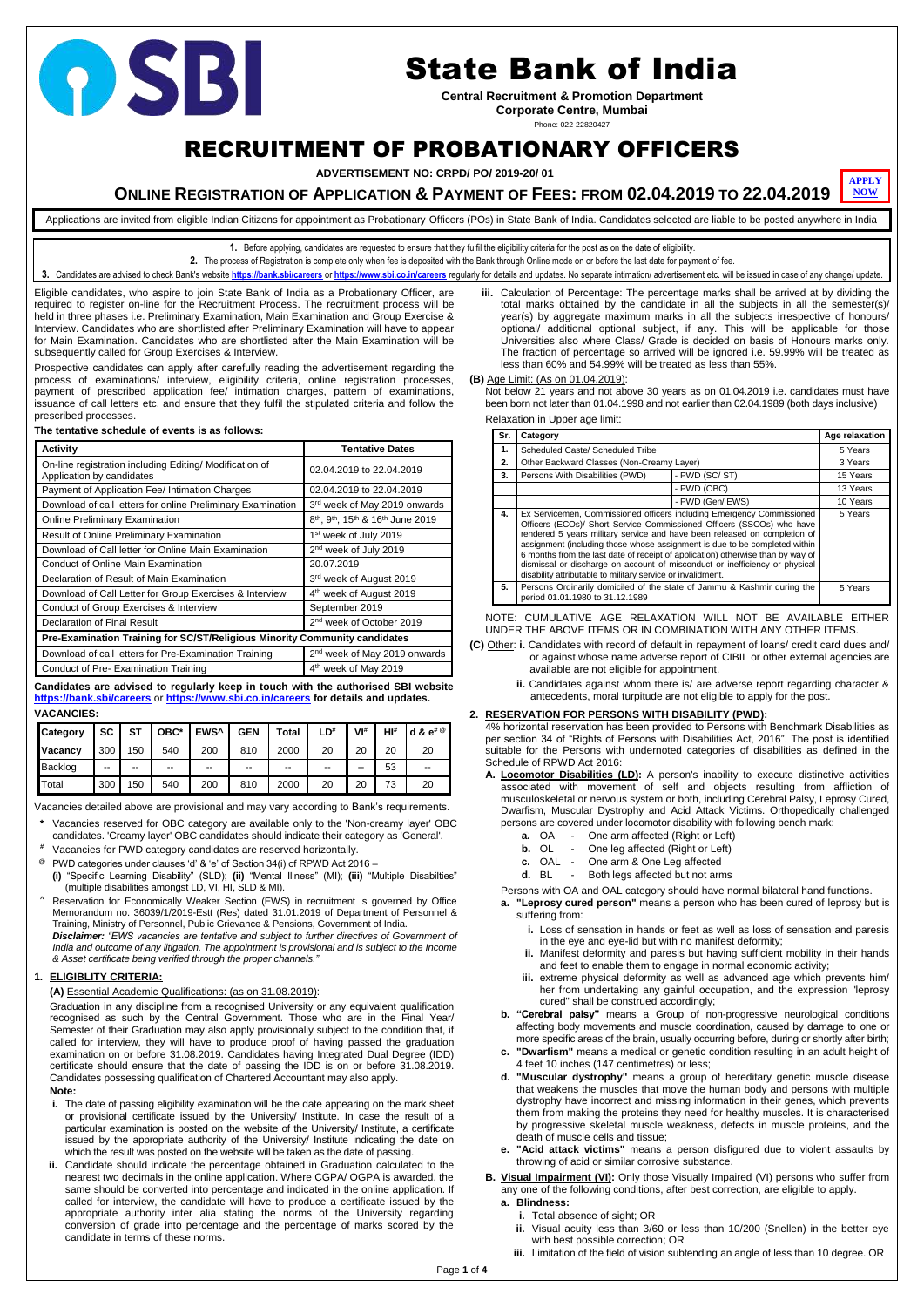#### **b. Low Vision:**

- **i.** Visual acuity not exceeding 6/18 or less than 20/60 upto 3/60 or upto 10/200 (Snellen) in the better eye with best possible corrections; OR
- **ii.** Limitation of the field of vision subtending an angle of less than 40 degree up to 10 degree.

#### **C. Hearing Impaired (HI):**

- **a. Deaf:** means person having 70 DB hearing loss in speech frequencies in both ears.
- **b. Hard of Hearing:** means person having 60 DB to 70 DB hearing loss in speech frequencies in both ears.
- **D. 'd' & 'e':** Only those persons, who suffer from any one of the following types of disabilities, are eligible to apply under this category:
	- **a. "Specific Learning Disability" (SLD)** means a heterogeneous group of conditions wherein there is a deficit in processing language, spoken or written, that may manifest itself as a difficulty to comprehend, speak, read, write, spell, or to do mathematical calculations and includes such conditions as perceptual disabilities, dyslexia, dysgraphia, dyscalculia, dyspraxia and developmental aphasia.
	- **b. "Mental Illness" (MI)** means a substantial disorder of thinking, mood, perception, orientation or memory that grossly impairs judgment, behaviour, capacity to recognise reality or ability to meet the ordinary demands of life, but does not include retardation which is a condition of arrested or incomplete development of mind of a person, specially characterised by sub normality of intelligence
	- **c. "Multiple Disabilities"** means multiple disabilities amongst LD, VI, HI, SLD & MI.

**Note:** Only those persons with **benchmark disabilities** would be eligible for reservation. **"Benchmark disability"** means a person with not less than **40% of a specified disability** where specified disability has not been defined in measurable terms and includes the persons with disability, where disability has been defined in a measurable terms, as certified by the certifying authority.

A person who wants to avail benefit of reservation will have to submit a disability certificate issued by a Competent Authority as per Government of India guidelines. Such certificate will be subject to verification/ re-verification as may be decided by the competent authority.

#### **Use of Scribe & compensatory time:**

The facility of scribe would be allowed to a person who has disability of 40% or more if so desired by the person and is meant for only those persons with disability who have physical limitation to write including that of speed. In all such cases where a scribe is used, the following rules will apply:

- Candidates eligible for and who wish to use the services of scribe in the examination should carefully indicate the same in the online application form.
- Both the candidate and the scribe will have to give a suitable undertaking, in the prescribed format at the time of online examination
- Such candidates who are eligible to use a scribe shall be eligible for compensatory time of 20 minutes for every hour of the examination whether availing the facility of scribe or not.
- Candidate will have to arrange his/ her/ their own scribe at his/ her/ their own cost.
- The scribe will be allowed to be used as per the guidelines issued vide Office Memorandum F.No.16-110/2003-DDIII dated February 26, 2013 of Government of India, Ministry of Social Justice and Empowerment, Department of Disability Affairs, New Delhi and clarification issued by Government of India, Ministry of Financial, Department of Financial Services vide letter No. F.No.3/2/2013-Welfare dated 26.04.2013.

#### **3. CATEGORY:**

#### **Instructions for writing Category Name & Code no. while applying online.**

PLEASE NOTE THAT CHANGE OF CATEGORY WILL NOT BE PERMITTED AT ANY STAGE AFTER REGISTRATION OF ONLINE APPLICATION.

Candidates belonging to OBC category but coming in the 'CREAMY LAYER', are not entitled to OBC reservation and age relaxation. They should indicate their category as 'GEN' or 'GEN (LD)' or 'GEN (VI)' or GEN (HI) or GEN (d&e) (as applicable).

Benefit of reservation under EWS category can be availed upon production of an 'Income and Asset Certificate' issued by a Competent Authority on the format prescribed by Government of India.

| Category  |    | Code   Category |    | Code   Category |    | Code   Category |    | Code   Category | Code |
|-----------|----|-----------------|----|-----------------|----|-----------------|----|-----------------|------|
| <b>SC</b> | 01 | ST              | 06 | <b>OBC</b>      | 11 | <b>GEN</b>      | 16 | <b>EWS</b>      | 21   |
| SC (LD)   | 02 | ST (LD)         | 07 | OBC (LD)        | 12 | GEN (LD)        | 17 | EWS (LD)        | 22   |
| SC (VI)   | 03 | ST (VI)         | 08 | OBC (VI)        | 13 | GEN (VI)        | 18 | EWS (VI)        | 23   |
| SC (HI)   | 04 | ST (HI)         | 09 | OBC (HI)        | 14 | GEN (HI)        | 19 | EWS (HI)        | 24   |
| SC (d&e)  | 05 | ST (d&e)        | 10 | OBC (d&e)       | 15 | GEN (d&e)       | 20 | EWS (d&e)       | 25   |

#### **4. SELECTION PROCEDURE:**

The selection for Probationary Officers will be done through a three tiered process**: Phase-I: Preliminary Examination:**

Preliminary Examination consisting of Objective Test for 100 marks will be conducted online. The test will have of 3 Sections (with separate timings for each section) as follows:

| SL.              | Name of test                 | <b>No. of Questions</b> | <b>Marks</b> | <b>Duration</b> |
|------------------|------------------------------|-------------------------|--------------|-----------------|
| $\overline{1}$ . | English Language             | 30                      | Total        | 20 minutes      |
| 2.               | <b>Quantitative Aptitude</b> | 35                      | Maximum      | 20 minutes      |
| 3.               | <b>Reasoning Ability</b>     | 35                      | Marks        | 20 minutes      |
|                  | Total                        | 100                     | 100          | 1 hour          |

**Selection criteria for Main Examination:** Category wise merit list will be drawn on the basis of the aggregate marks scored in the Preliminary Exam. There will be no sectional cut-off. Candidates numbering 10 times the numbers of vacancies (approx.) in each category will be short listed for Main Examination from the top of above merit list.

#### **Phase-II: Main Examination:**

Main Examination will consist of Objective Tests for 200 marks and Descriptive Test for 50 marks. Both the Objective and Descriptive Tests will be online. Candidates will have to answer the Descriptive Test by typing on the computer. The Descriptive Test will be administered immediately after completion of the Objective Test.

**(i) Objective Test:** The objective test of 3 hours duration consists of 4 Sections for total 200 marks. The objective test will have separate timing for every section.

| Test | Name of the test                  | No. of Qs. | <b>Max. Marks</b> | <b>Duration</b> |
|------|-----------------------------------|------------|-------------------|-----------------|
|      | Reasoning & Computer Aptitude     | 45         | 60                | 60 minutes      |
| Ш    | Data Analysis & Interpretation    | 35         | 60                | 45 minutes      |
| Ш    | General/Economy/Banking Awareness | 40         | 40                | 35 minutes      |
| IV   | English Language                  | 35         | 40                | 40 minutes      |
|      | Total                             | 155        | 200               | 3 hours         |

**(ii) Descriptive Test:** The Descriptive Test of 30 minutes duration with two questions for 50 marks will be a Test of English Language (Letter Writing & Essay).

**Selection criteria for Group Exercise and Interview:** Category wise merit list will be drawn on the basis of the aggregate marks scored in the Main Examination. There will be no sectional cut-off. Candidates numbering up to 3 times (approx.) of the category wise vacancies will be shortlisted for the Group Exercise & Interview from the top of the category wise merit list subject to a candidate scoring the minimum aggregate qualifying score.

### **Penalty for Wrong Answers (Applicable to both - Preliminary and Main Exam):**

There will be penalty for wrong answers marked in Objective Tests. For each question for which a wrong answer has been given by the candidate,  $1/4<sup>th</sup>$  of marks assigned to that question will be deducted as penalty to arrive at corrected score. If a question is left blank, i.e. if no answer is marked by candidate, there will be no penalty for that question.

#### **Phase-III: Group Exercises (20 marks) & Interview (30 marks)**

Candidates qualifying for GE & Interview under 'OBC' category would be required to submit OBC certificate containing the 'Non Creamy layer' clause. Candidates who have registered themselves as OBC but do not submit OBC 'Non Creamy layer' certificate and request to be interviewed under General category will not be entertained.

#### **Final Selection**

The marks obtained in the Preliminary Examination (Phase-I) will not be added for preparing the final merit list for selection. Only the marks obtained in Main Examination (Phase-II), both in the Objective Test and the Descriptive Test, will be added to the marks obtained in GE & Interview (Phase-III) for preparing the final merit list. The candidates will have to qualify both in Phase-II and Phase-III separately.

Marks secured by the candidates in the Main Examination (out of 250 marks) are converted to out of 75 marks and Group Exercises & Interview scores of candidate (out of 50 marks) are converted to out of 25 marks. The final merit list is arrived at after aggregating (out of 100) converted marks of Main Examination and Group Exercises & Interview. Selection will be made from the top merit ranked candidates in each category.

Results of the candidates who qualify for Main Examination and Group Exercise & Interview as well as the final select list will be made available on the Bank's website.

#### **5. EXAMINATION CENTERS:**

**i.** The examinations will be conducted online at venues across many centres in India. A tentative list of centres for Preliminary Examination is attached as Annexure I.

- **ii.** No request for change of Examination Centre shall be entertained.
- **iii.** SBI reserves the right to cancel any of the Examination Centres and/ or add some other Centres, at its discretion, depending upon the response, administrative feasibility, etc.
- **iv.** SBI also reserves the right to allot any centre to the candidate other than the one he/ she had opted for.
- **v.** Candidate will appear for the examination at an Examination Centre at his/ her/ their own risk and expenses and SBI will not be responsible for any injury or losses etc. of any nature.
- **vi.** Any unruly behaviour/ misbehaviour in the examination hall may result in cancellation of candidature/ disqualification from future exams conducted by SBI.
- **vii.** The centres for the Main Examination will be limited.

#### **6. EMOLUMENTS:**

Presently, the starting basic pay is  $27,620/$  (with 4 advance increments) in the scale of 23700-980/7-30560-1145/2-32850-1310/7-42020 applicable to Junior Management Grade Scale-I. The official will also be eligible for D.A, H.R.A/ Lease rental, C.C.A, Medical and other allowances & perquisites as per rules in force from time to time. The total compensation per annum on CTC basis be a minimum of  $\overline{*}8.20$  lacs and maximum of ₹13.08 lacs depending on place of posting and other factors.

SBI may offer, subject to necessary approvals, a SMART Compensation Package which would enable candidates a choice to monetize specific elements of the salary package.

### **7. JOINING, TRAINING & CAREER PATH:**

The selected candidates will be exposed to basic banking knowledge, before joining, through an online course and will have to complete this course before joining. The selected candidates, at the time of joining, will have to execute a Bond for a value of ₹2.00 lac (₹ Two lac only) to serve the Bank for a minimum period of three years. The Bond will be invoked by the Bank if the candidate resigns from the service of the Bank before expiry of three years from the date of joining.

On joining, the selected candidates will be designated as "Probationary Officers" and will be on probation for two years. They will be subjected to continuous assessment during the probation period. Those candidates who qualify in the assessment as per standards determined by the Bank from time to time, will be confirmed in the Service of the Bank in Junior Management Grade Scale-I (JMGS-I). Further, those officers who achieve higher standards/ scores stipulated by the Bank, may be considered for direct placement in the next higher grade, Middle Management Grade Scale-II (MMGS-II) immediately after confirmation.

If any candidate fails to achieve minimum standards stipulated, his/ her services may be terminated as per policy of the Bank in force at the material time.

Bank provides immense opportunities for growth in career, including opportunities for posting abroad. The attractive promotion policy of the Bank provides an opportunity to the meritorious and exceptionally brilliant officers to reach the Top Management Grade in a reasonably quick time.

#### **8. APPLICATION FEE AND INTIMATION CHARGE (Non Refundable):**

| 'Sr. | Category         | Total                                          |  |
|------|------------------|------------------------------------------------|--|
|      | SC/ST/PWD        | ₹125/- (Intimation Charges only)               |  |
|      | General/ EWS/OBC | ₹750/- (App. Fee including intimation charges) |  |

Fee/Intimation charges once paid will NOT be refunded on any account nor can it be held in reserve for any other examination or selection.

#### **9. PRE-EXAMINATION TRAINING:**

Bank may arrange pre-examination training at certain centres for SC/ ST/ Religious Minority Community candidates in consonance with the guidelines issued by Government of India. Candidates belonging to the above categories who desire to avail themselves of such training at their own cost may indicate to that effect against relevant column while applying on-line. An indicative list of training centres is given below:

Agartala, Agra, Ahmedabad, Aizwal, Akola, Allahabad, Asansol, Aurangabad, Bareilly, Bhubaneswar, Berhampur (Ganjam), Bhopal, Bangalore, Chandigarh, Chennai, Coimbatore, Dehradun, Dibrugarh, Ernakulam, Gangtok, Gorakhpur, Gulbarga, Guwahati, Hubli, Hyderabad, Imphal, Indore, Itanagar, Jabalpur, Jaipur, Kanpur, Kohima, Kolkata, Lucknow, Madurai, Meerut, Mumbai, Mysore, Nagpur, New Delhi, Panaji (Goa), Patna, Port Blair, Purnea, Pune, Raipur, Ranchi, Sambalpur, Silchar, Siliguri, Shillong, Srinagar, Toora, Tirupati, Vadodara, Varanasi, Vishakhapatnam, Vijayawada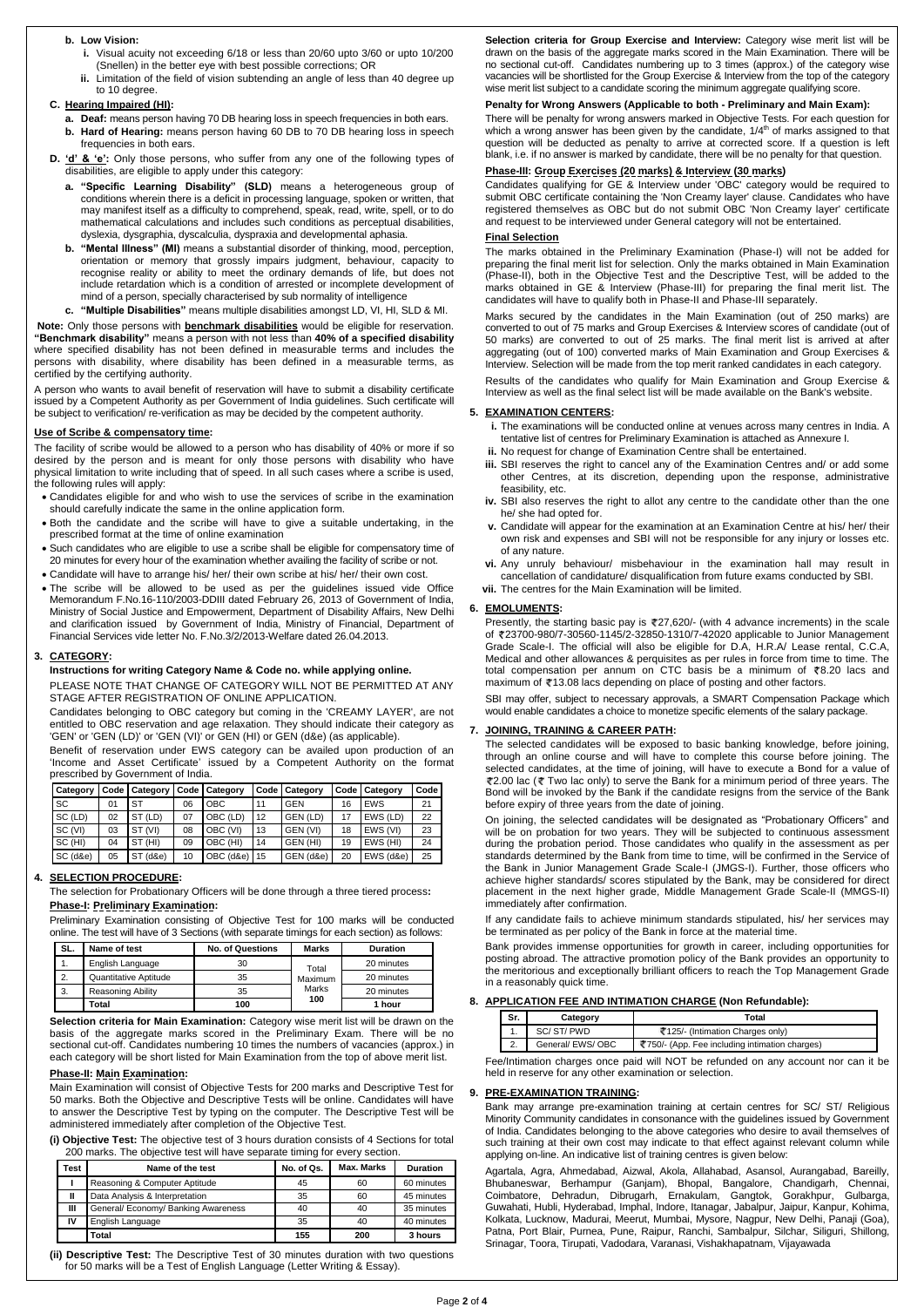Bank may add additional centers or may delete some of the centers indicated for training. Candidates opting for pre-examination training should download their call letter for training from Bank's website by entering their registration number and password/ date of birth. No hard copy of the call letter will be sent.

#### **10.NUMBER OF CHANCES:**

| Category                | Max. Permissible Number of Chances |  |  |
|-------------------------|------------------------------------|--|--|
| General/ EWS            |                                    |  |  |
| General/ EWS (PWD)      |                                    |  |  |
| OBC.                    |                                    |  |  |
| OBC (PWD)               |                                    |  |  |
| SC/SC (PWD)/ST/ST (PWD) | No Restriction                     |  |  |

Candidates who have already appeared for the maximum number of permissible chances are not eligible to apply. The number of chances will be counted from the examination held on 18.04.2010. Appearing in Preliminary Examination will not be counted as a chance. In the years in which only one written examination has been held (i.e. no Preliminary Examination has been held), appearing in this examination will be counted as a chance.

#### **11.HOW TO APPLY:**

Candidates can apply **online only** from 02.04.2019 to 22.04.2019. No other mode of application will be accepted.

**Pre-requisites for Applying Online**: Candidates should have valid email ID and mobile no. which should be kept active till the declaration of results. It will be essentially required for receiving any communication/ call letters/ advices from the bank by email/ SMS.

#### GUIDELINES FOR FILLING ONLINE APPLICATION:

Candidates will be required to register themselves online through Bank's website **<https://bank.sbi/careers>** or **<https://www.sbi.co.in/careers>**. After registration candidates are required to pay the requisite application fee through online mode by using debit card/ credit card/ Internet Banking.

Helpdesk: In case of any problem in filling up the form, payment of fee/ intimation charges or receipt of Admission/ call letter, queries may be made at telephone no. 022-22820427 (between 11:00 AM to 06:00 PM on working days) or lodge their query on **[http://cgrs.ibps.in](http://cgrs.ibps.in/)**. Candidates should mention 'RECRUITMENT OF PROBATIONARY OFFICERS IN STATE BANK OF INDIA-2019' in the subject of the email.

#### **a. REGISTRATION & PAYMENT OF FEES [Online Mode Only]:**

- i. First scan the photograph and signature as detailed under guidelines for scanning the photograph and signature.
- ii. Visit Bank's website **<https://bank.sbi/careers>** or **<https://www.sbi.co.in/careers>** and open the Online Application Form, available under 'Current Openings'.
- iii. Fill the application carefully. Once the application is filled completely, candidates should submit the data. In the event of candidates not being able to fill the data in one go, they can save the data already entered. When the data is saved, a provisional registration number and password will be generated by the system and displayed on the screen. Candidates should note down the registration number and password. They can re-open the saved data using registration number and password and edit the particulars, if needed. **This facility will be available three times only**. Once the application is filled completely, candidates should submit the data. No change /edit will be allowed thereafter. The registration at this stage is provisional.
- iv. After ensuring the correctness of the particulars of the application form, candidate should pay fees through the payment gateway integrated with the application, by following the instructions available on the screen.
- v. The payment can be made by using debit card/ credit card/ Internet Banking by providing information as asked on the screen. Transaction charges for online payment, if any, will be borne by the candidates.
- vi. On successful completion of the transaction, e-receipt and application form will be generated; which may be printed for record. The printout of the application form is **NOT** to be sent to the Bank.
- vii. If the online transaction is not successfully completed, please register again and make payment online.
- viii. There is also a provision to reprint the e-Receipt and Application form containing fee details, at later stage.

#### **b.GUIDELINES FOR SCANNING THE PHOTOGRAPH & SIGNATURE**

Before applying online a candidate will be required to have a scanned (digital) image of his/ her/ their photograph and signature as per the specifications given in Annexure-II. Online application will not be registered unless candidates upload photo and signature as specified.

- Note: **i.** In case, the face in the photograph or signature is unclear, the applicant's candidature may be rejected.
	- **ii.** In case, the photograph or signature is unclear, the candidate may edit his/ her/ their application and re-upload his/ her/ their photograph or signature.

#### **12.DOWNLOAD OF CALL LETTERS:**

The candidates should download their call letter (Pre-exam Training/ Preliminary Exam/ Main Exam/ GE & Interview) and an "acquaint yourself "booklet, by entering their registration number and password/ date of birth from the Bank's website.

NO HARD COPY OF THE CALL LETTER/ ACQUAINT YOURSELF BOOKLET WILL BE SENT BY POST.

#### **13.PROOF OF IDENTITY TO BE SUBMITTED AT THE TIME OF EXAMINTION:**

The candidates must bring one photo identity proof such as passport/ Aadhar/ PAN Card/ Driving License/ Voter's Id Card/ Bank Passbook with duly attested Photograph/ Identity Card issued by School or College/ Gazetted Officer in the official letterhead in original as well as a self-attested Photocopy thereof. The photocopy of Identity proof should be submitted along with call letter to the invigilators in the examination hall, failing which, (or if identity of candidates is in doubt) the candidate will not be permitted to appear for the test.

#### **14.BIOMETRIC VERIFICATION:**

The Bank, at various stages, may capture photo and thumb impression of the candidates in digital format for biometric verification of the candidates. Candidate will ensure that his/ her/ their correct thumb impression is captured at various stages as any inconsistency will lead to rejection of their candidature. Accordingly, candidates are advised not to apply any external matter like mehandi, ink, chemical etc. on their hands. In case, if any candidate is found not to be genuine, then apart from taking legal actions

against him/ her, his/ her/ their candidature will be cancelled.

### **15.ACTION AGAINST CANDIDATES FOUND GUILTY OF MISCONDUCT:**

- **a.** Candidates are cautioned that they should not furnish any particulars or documents that are false, tampered/ fabricated and they should not suppress any material information while filling up the application form.
- **b.** At the time of examination/ interview, if a candidate is (or has been) found guilty of: (i) using unfair means during the examination or (ii) impersonating or procuring impersonation by any person or (iii) misbehaving in the examination hall or (iv) resorting to any irregular or improper means in connection with his/ her/ their candidature for selection or (v) obtaining support for his/ her/ their candidature by any unfair means, such a candidate may, in addition to rendering himself/ herself liable to criminal prosecution, will also be liable to be:
	- Disqualified from the examination for which he/ she is a candidate
	- Debarred, either permanently or for a specified period, from any examination or recruitment conducted by Bank.
- **c.** The Bank would be analyzing the responses of a candidate with other appeared candidates to detect patterns of similarity. On the basis of such an analysis, if it is found that the responses have been shared and scores obtained are not genuine/ valid, the Bank reserves the right to cancel his/ her/ their candidature.
- **d.** USE OF MOBILE PHONES, PAGERS, CALCULATOR OR ANY SUCH DEVICES:
	- **i.** Mobile phones, pagers or any other communication devices are not allowed inside the premises where the examination/ interview is being conducted. Any infringement of these instructions shall entail cancellation of candidature and disciplinary action including ban from future examinations.
	- **ii.** Candidates are advised in their own interest not to bring any of the prohibited items including mobile phones/ pagers to the venue of the examination/ interview, as arrangement for safekeeping cannot be assured.
	- **iii.** Candidates are not permitted to use or have in possession calculators in examination premises.

#### **16.GENERAL INFORMATION:**

- **i.** Candidates are advised to take a printout of their system generated online application form after submitting the application.
- **ii.** Candidates should satisfy themselves about their eligibility for the post applied for. The Bank would admit to the test all the candidates applying for the posts with the requisite fee on the basis of the information furnished in the online application and shall determine their eligibility only at the time of interview.
- **iii.** Candidates are advised in their own interest to apply online well before the closing date and not to wait till the last date to avoid the possibility of disconnection/ inability/ failure to log on to the website on account of heavy load on internet or website jam.
- **iv.** SBI does not assume any responsibility for the candidates not being able to submit their applications within the last date on account of aforesaid reasons or for any other reason beyond the control of SBI.
- **v.** Not more than one application should be submitted by a candidate. In case of multiple applications, only the last valid (completed) application will be retained and the application fee/ intimation charges paid for the other registrations will stand forfeited. Multiple attendance/ appearance by a candidate in examination/ interview will result in summary rejection/ cancellation of candidature.
- **vi.** The possibility of occurrence of some problems in administration of examination cannot be ruled out completely, which may impact test delivery/ generation of result. In such cases, every effort will be made to resolve the problem, which may include the conduct of another examination if considered necessary.
- **vii.** Candidates serving in Government/ Quasi Government Offices, Public Sector Undertakings including Nationalised Banks and Financial Institutions are advised to submit 'No Objection Certificate' from their employer at the time of interview, failing which their candidature may not be considered and travelling expenses, if any, otherwise admissible, will not be paid.
- **viii.** In case of selection, candidates will be required to produce proper discharge certificate from the employer at the time of taking up the appointment.
- **ix.** The original documents regarding eligibility criteria and proof of date of birth should be produced for verification on the date of interview. Candidate will not be allowed to attend the interview if original certificates are not produced for verification on the date of interview.
- **x.** Caste certificate issued by Competent Authority on the format prescribed by the Government of India will have to be submitted by the SC/ ST candidates, if called for interview.
- **xi.** A declaration will have to be submitted in the prescribed format by candidates seeking reservation under OBC category stating that he/ she does not belong to the Creamy Layer "as on 22.04.2019". OBC certificate containing the 'Non-creamy layer' clause, issued during the period 01.04.2019 to the date of interview, should be submitted by such candidates, if called for interview.
- **xii.** Benefit of reservation under EWS category can be availed upon production of an 'Income and Asset Certificate' issued by a Competent Authority on the format prescribed by Government of India.
- **xiii.** Candidates are advised to keep their e-mail ID alive for receiving advices.
- **xiv.** Appointment of selected candidates is subject to his/ her/ their being declared
- medically fit as per the requirement of the Bank.
- **xv.** Any legal proceedings in respect of any matter of claim or dispute arising out of this advertisement and/ or an application in response thereto can be instituted only in Mumbai and Courts/ Tribunals/ Forums at Mumbai only shall have sole and exclusive jurisdiction to try any cause/ dispute.

#### **17.ANNOUNCEMENTS:**

All further announcements/ details pertaining to this process will be published/ provided only on **<https://bank.sbi/careers>** or **<https://www.sbi.co.in/careers>** from time to time. No separate advertisement will be issues in this regard.

#### **18.DISCLAIMER:**

In case it is detected at any stage of recruitment that a candidate does not fulfil the eligibility norms and/ or that he/ she has furnished any incorrect/ false information or has suppressed any material fact(s), his/ her/ their candidature will stand cancelled. If any of these shortcomings is/ are detected even after appointment, his/ her/ their services are liable to be terminated. Decisions of bank in all matters regarding eligibility, conduct of written examinations/ other tests/ selection would be final and binding on all candidates. No representation or correspondence will be entertained by the Bank in this regard.

#### **Mumbai Date: 02.04.2019**

**General Manager CRPD, SBI**

**The Bank is not responsible for printing errors, if any**

**[APPLY](https://ibpsonline.ibps.in/sbiposmar19/) NOW**